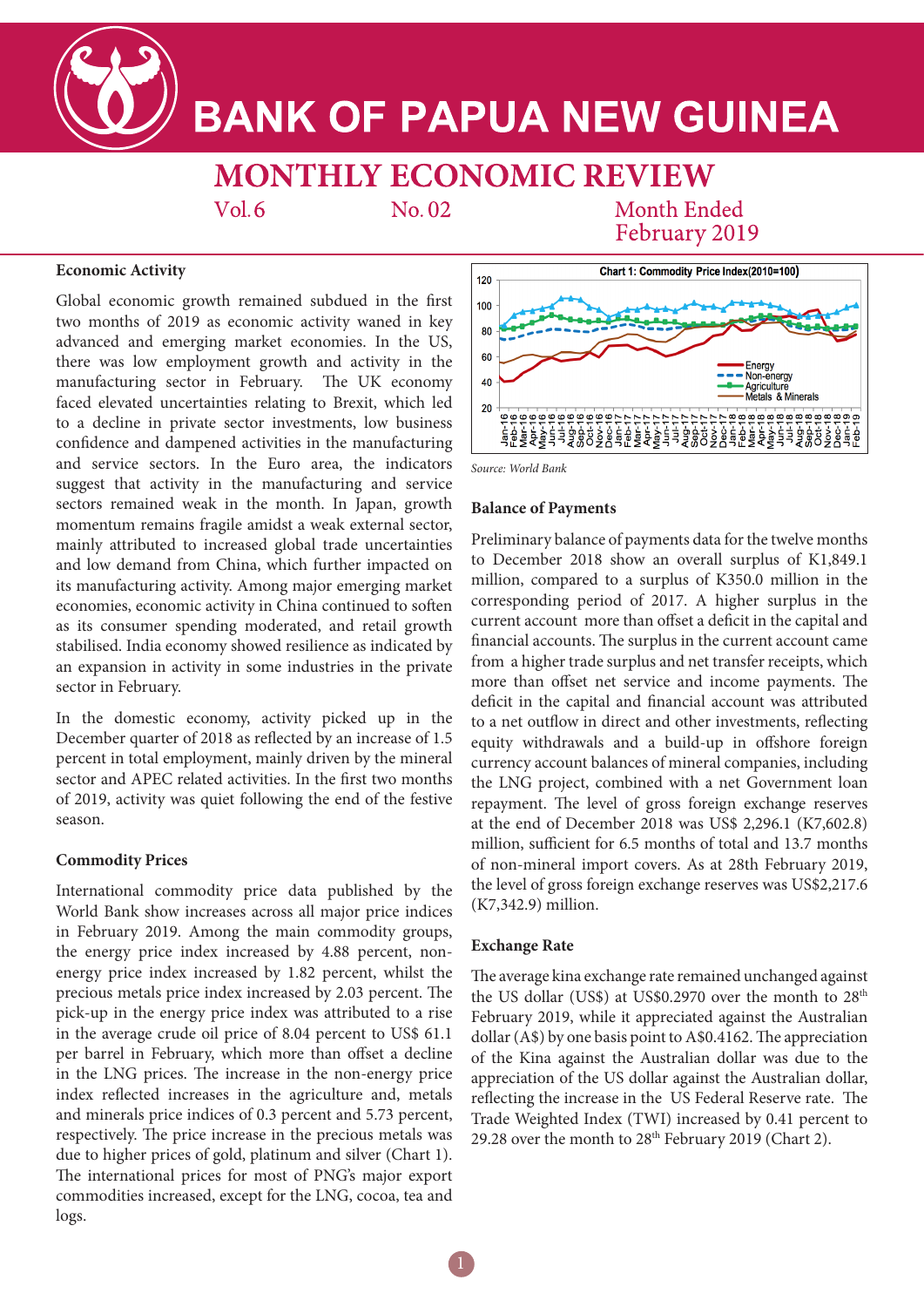

#### **Inflation**

Annual headline Retail Price Index (RPI), which measures the movement of prices of selected items in large retail shops in Port Moresby, increased by 2.4 percent in January 2019, compared to an increase of 3.8 percent over the twelve months to January 2018. There were price increases in the 'Food' and the 'Rents, council charges fuel/ power' expenditure groups of 4.1 percent and 0.2 percent, respectively. These more than offset price declines in the 'Motor vehicle operation (petrol only)' sub-group and the 'Drinks, tobacco and betelnut' expenditure group of 6.7 percent and 0.1 percent, respectively. Annual 'RPI excluding seasonal' increased by 1.1 percent in January 2019 compared to an increase of 6.8 percent over the twelve months to January 2018. Annual 'RPI ex-seasonal and fuel' increased by 1.4 percent in January 2019, compared to an increase of 5.9 percent over the twelve months to January 2018 (Chart 3). Quarterly headline RPI increased by 0.6 percent, whilst monthly RPI increased by 2.9 percent in January 2019.



### **Domestic Interest Rates & Monetary Aggregates**

Over the month to week-ending 22nd February 2019, the Central Bank Bill (CBB) rate for the 28-day term remained at 1.39 percent, while the rate for the 63-day term decreased to 2.34 percent from 2.35 percent. At the Treasury bill auction, the rates for the 182-day, 273-day and 364-day terms decreased to 4.66 percent, 6.05 percent and 6.64 percent, respectively, from 4.68 percent, 6.64 percent and

7.52 percent. During the same period, movements in the weighted average interest rates for wholesale deposits above K500,000 were mixed at both ends of the maturity structure. The rates for the 30-day, 90-day and 180-day terms decreased to 0.03 percent, 1.02 percent and 1.11 percent, respectively, from 0.43 percent, 1.23 percent and 4.55 percent. The rates for the 60-day, 273-day and 364-day terms increased to 1.58 percent, 0.63 percent and 3.17 percent, respectively, from 0.43 percent, 0.20 percent and 3.14 percent (Chart 4).



Broad money supply declined by 5.8 percent over the year to January 2019, compared to an increase of 0.5 percent in the corresponding period of 2018. This was influenced by declines in net claims on Government and credit to non-financial public sector and public non-financial corporations. Monetary base increased by 4.3 percent over the year to January 2019, compared to a decrease of 15.4 percent in the corresponding period of 2018. This was mainly due to an increase in commercial banks' deposits held at the Central Bank.

Commercial bank lending to public non-financial corporations, other financial corporations and other resident sectors increased by K118.8 million to K13,475.6 million between December 2018 and week-ending 22nd February 2019. This mainly reflected advances to the service, agriculture, government, transport, and retail sectors, as well as other businesses. Over the year, the weekly average lending by commercial banks increased by 2.0 percent to K13,357.6 million. The commercial bank deposits increased by K140.9 million to K20,498.7 million between December 2018 and week-ending 22nd February 2019, reflecting placements mainly by the agriculture, mining, government, finance, petroleum and service sectors. Over the same period, the weekly average deposits decreased by 1.9 percent to K20,388.8 million

#### **Monetary Policy**

The Bank maintained its policy signalling rate, the Kina Facility Rate (KFR) at 6.25 percent for the month of February 2019.

2